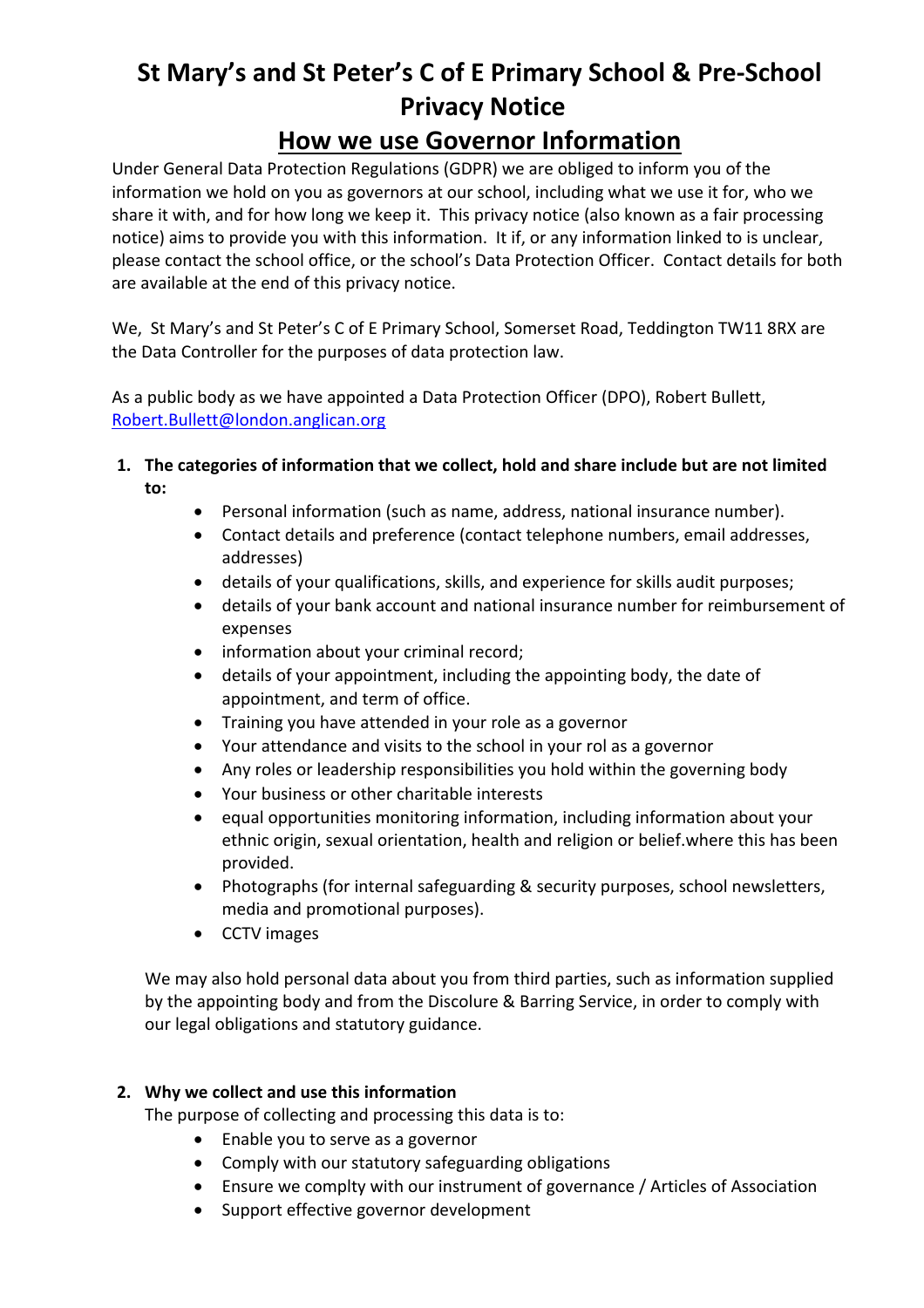- Support effective management of the school
- Staturoty reporting the Department for Education
- Equalities monitoring and reporting
- Respond to any governance issues
- Improve the management of workforce data across the sector
- Support the work of the School Teachers' Review Body
- to assess the quality of our services
- to comply with the law regarding data sharing

## **3. The lawful basis on which we use this information**

Our lawful basis for collecting and processing your information information is defined under Article 6, and the following sub-paragraphs in the GDPR apply:

- (c) Processing is necessary to comply with the legal obligations of the controller.
- (e) Processing is necessary for tasks in the public interest or exercise of authority vested in the controller (the provision of education).

Our lawful basis for collecting and processing your information is also further defined under Article 9, in that some of the information we process is demed to be sensitive, or special, information and the following sub-paragraphs in the GDPR apply:

- (a) The data subject has given explicit consent.
- (b) It is necessary to fulfill the obligations of controller or of data subject.
- (d) Processing is carried out by a foundation or not-for-profit organisation (includes religious, political or philosophical organisations and trade unions)
- (i) It is in the public interest.

A full breakdown of the information we collect on governors can be found in the Record of Fair Processing, available from the school.

Where we have obtained consent to use governors members personal data, this consent can be withdrawn at any time. We will make this clear when we ask for consent, and explain how consent can be withdrawn. Some of the reasons listed above for collecting and using your personal data overlap, and there may be several grounds which justify our use of this data.

## **4. Collecting Governor information**

Whilst the majority of information you provide to us is mandatory, some of it is provided to us on a voluntary basis. In order to comply with the General Data Protection Regulation, we will inform you whether you are required to provide certain your information to us or if you have a choice in this. Where we have obtained consent to use your personal data, this consent can be withdrawn at any time. We will make this clear when we ask for consent, and explain how consent can be withdrawn.

## **5. Storing your data**

We create and maintain a file for each governing body member. The information contained in this file is kept secure and is only used for purposes directly relevant to your term as a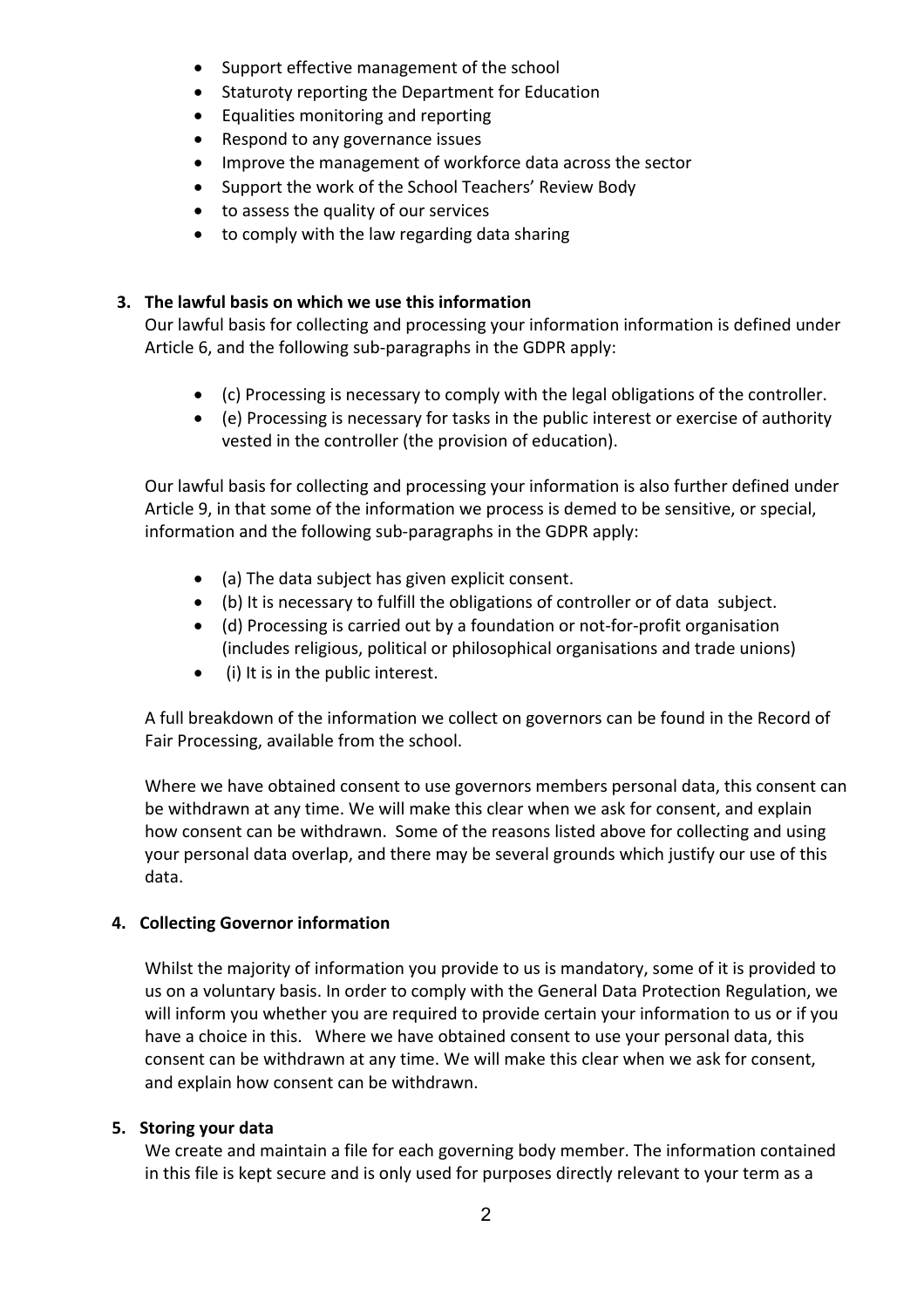governor at the school. Once your term(s) of office with us has ended, we will retain this file and delete the information in it in accordance with ourr retention policy.

Please refer to our Data Storage and Retention Policy for further information.

We have data protection policies and procedures in place, including strong organisational and technical meansures,which are regularly reviewed. Further information can be found on our website.

### **6. Who we share information with**

We routinely share information with appropriate third parties, including:

- The Department for Education to meet our legal obligations to share certain information with it
- Ofsted
- Our auditors, to ensure our compliance with our legal obligaitons
- Professional advisers and consultants for us to devlop our service to best provide our public service
- Police forces, courts, tribunals

Where we transfer personal data to a country or territory outside the European Economic Area, we will do so in accordance with data protection law.

#### **7. Why we share your information**

We do not share information about you with anyone without consent unless the law and our policies allow us to do so.

#### **Department for Education (DfE)**

We share personal data with the Department for Education (DfE) on a statutory basis. Under s.538 of the Education Act 1996, and the Academies Financial Handbook, the Secretary of State requires boards to provide certain details they hold about people involved in governance, as volunteered by individuals, and the information kept up to date.

#### **8. Data collection requirements:**

The DfE collects and processes personal data relating to those governing schools (including Single and Multi Academy Trusts and all schools are required to ensure they keep their governors details up to date under s.538 of the Education Act 1996, and the Academies Financial Handbook

To find out more about the data collection requirements placed on us by the Department for Education including the data that we share with them, go to https://www.gov.uk/education/data-collection-and-censuses-for-schools.

For more information about the department's data sharing process, please visit: https://www.gov.uk/data-protection-how-we-collect-and-share-research-data

To contact the department: https://www.gov.uk/contact-dfe